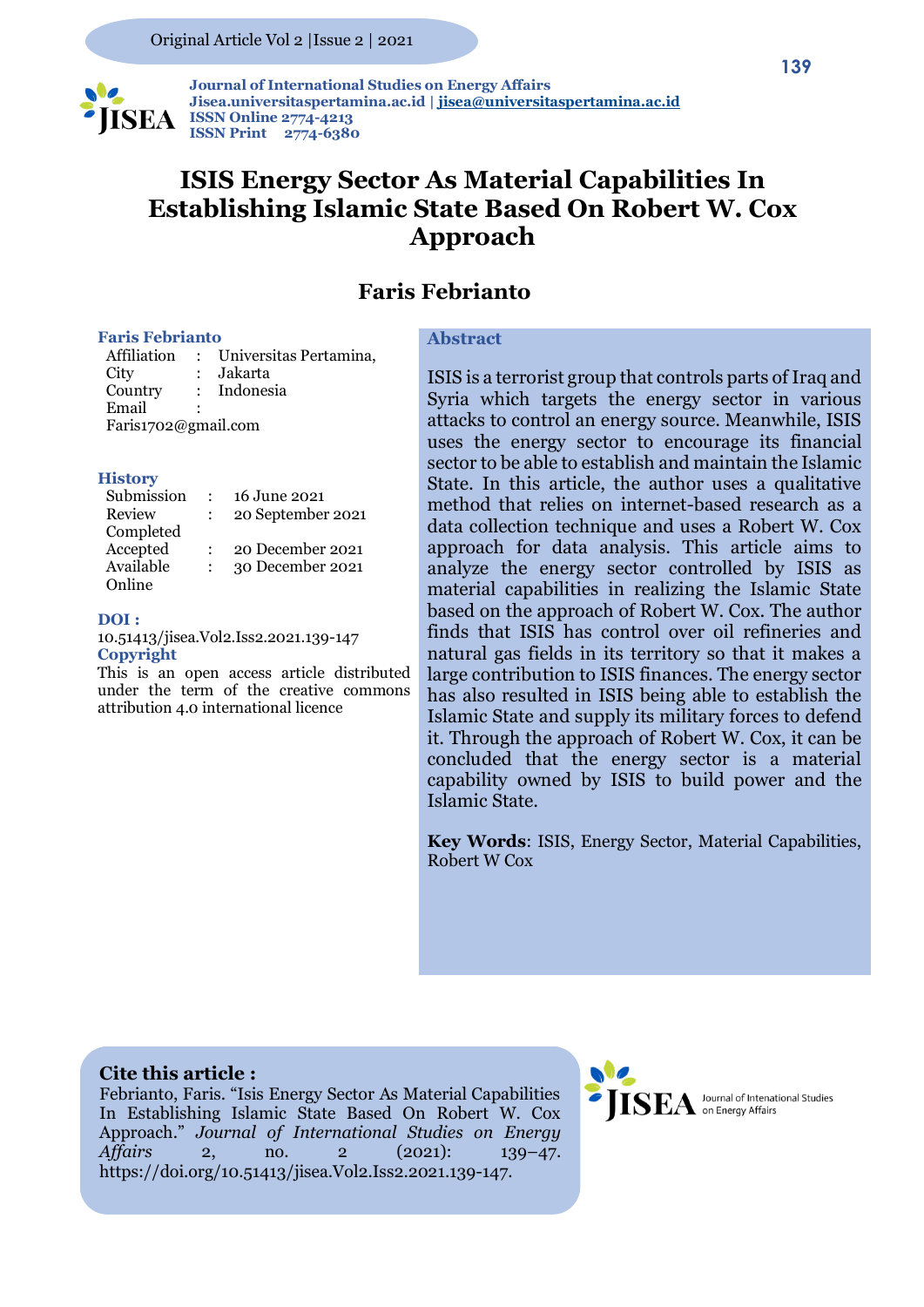

### **INTRODUCTION**

Since the end of World War II, the issue of security has become an issue that is often discussed in International Relations and has increasingly gained its stage when entering the era of the Cold War. However, entering the end of the Cold War or to be precise in the 1980s, issues in International Relations became increasingly diverse due to the growing number of non-conventional issues. Environmental issues, public welfare, and health are examples of issues that have developed in International Relations since the end of the Cold War and have been discussed since then. This in the end changed the direction of discussion in International Relations which was initially dominated by security issues to become non-conventional issues. In addition, the security sector has also experienced developments in issues that can be seen from the events that occurred during the 1980s to the 2000s. Terrorism is one of the non-conventional issues that is being discussed in International Relations to date, considering that this issue has an impact on other fields of public welfare.

Basically, the issue of terrorism itself has developed since 1980 which can be reflected in the Mujahideen group in Afghanistan in the events of the Soviet-Afghan War throughout the 1980s. In this case, the Mujahideen group in Afghanistan resulted in the formation of new militant groups that adopted an ideology similar to the Mujahideen groups in various countries. Referring to the definition of the US Department of State and Defense, terrorism is an act of violence that threatens noncombatant targets and is motivated by political motives from a group. In its development, terrorist groups are increasingly targeting non-combatant targets such as civilians who are very vulnerable to terrorist attacks. The 9/11 attacks in 2001 were one of the terrorist attacks carried out by the Al-Qaeda group and resulted in the death toll of up to 2977 people died and 25,000 people were injured. These events indicate that terrorist attacks can cause enormous casualties in a country and can be carried out by only one group. Therefore, terrorism is one of the non-conventional issues that becomes a further concern to be discussed in the realm of International Relations considering the impact it has had is very large.

The Islamic State of Iraq and Syria (ISIS) is a terrorist group originating from the Middle East that has occupation in parts of Iraq and Syria. ISIS is an affiliate of Al-Qaeda in 2004 which was originally a branch of Al-Qaeda in Iraq and began with the establishment of Jamaat al-Tawhid wa-l-Jihad (JTWJ) in 1999 by Abu Mus"ab Al-Zarqawi. ISIS has the goal of establishing a caliphate or state based on Islamic sharia laws. However, ISIS has committed various violations in realizing this and has caused many fatalities for ISIS' actions using violence. In addition, ISIS declared the establishment of the Islamic State on June 29, 2014 with Abu Bakr al-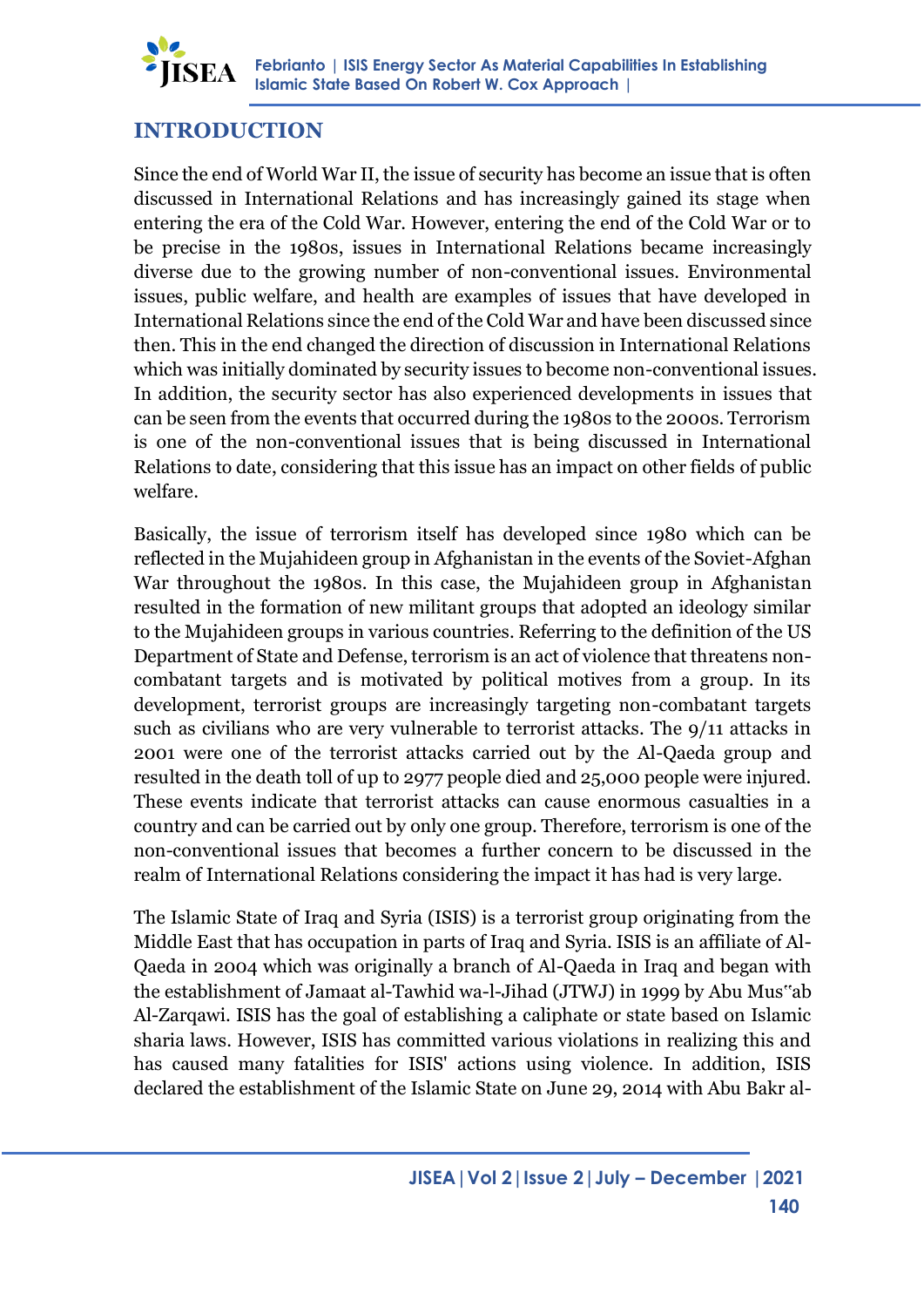

Baghdadi claiming to be the caliph of the country. In this case, ISIS declares the establishment of the Islamic State over the areas it has controlled and is part of the ISIS caliphate. Through the Islamic State, ISIS has also stated that it has the highest political, military, and religious authority over the region and invites all Muslims in the world to support the Islamic State (Rizal, 2017).

Meanwhile, energy has become one of ISIS' targets in several of its actions such as attacking energy infrastructure, smuggling oil, and controlling oil refineries in Iraq and Syria. This can be seen from the actions of ISIS which smuggled oil from Turkey and controlled several oil refineries such as al-Tanak, al-Omar, and al-Taqba since 2015. Through smuggling and control over oil refineries, ISIS can produce its own oil by total production reaches 16,000 to 20,000 barrels. Basically, ISIS oil production will be used to finance the construction of its caliphate, namely the Islamic State (Tichý, 2019). Therefore, this study will discuss how ISIS uses petroleum as a support for the establishment of Islamic States through the approach of Robert W. Cox. The research question posed by the author in this study is based on the introduction described earlier, namely "How does ISIS use the energy sector as material capabilities based on Robert W. Cox's approach to establishing an Islamic state?".

The first article is an article written by Giacomo Luciani in 2011 with the title "Armed conflicts and security of oil and gas supplies". The article written by Luciani discusses the impact of civil war, war between countries, and terrorism on global oil and gas supplies. In this case, Luciani uses qualitative research methods to analyze data obtained from institutions and MNCs such as the IEA and BP. Luciani focuses on systematically analyzing the impact of armed conflict in several oil and gas producing countries. The article written by Luciani emphasizes that the impact of armed conflict does not have a serious impact on global oil and gas supplies. However, Luciani revealed that armed conflict actually has an impact on a country's economy. Luciani's research is the basis for the author in understanding how the energy sector is used by terrorist groups economically.

Furthermore, there is a journal article entitled "ISIS Political Economy: Financing a Terror State" and written by Dimitrios Stergiou in 2016. The article written by Stergiou discusses how ISIS manages its economy in order to achieve its goal of building an Islamic state or caliphate. In this study, Stergiou used an analytical qualitative approach and obtained data from interviews with residents. Stergiou aims to investigate ISIS funding sources and the process of managing these funds in the financial aspect of ISIS. Stergiou's research results reveal that ISIS obtains these funds from terrorist attacks and other criminal acts. In addition, research conducted by Stergiou also found that ISIS has its own system for managing its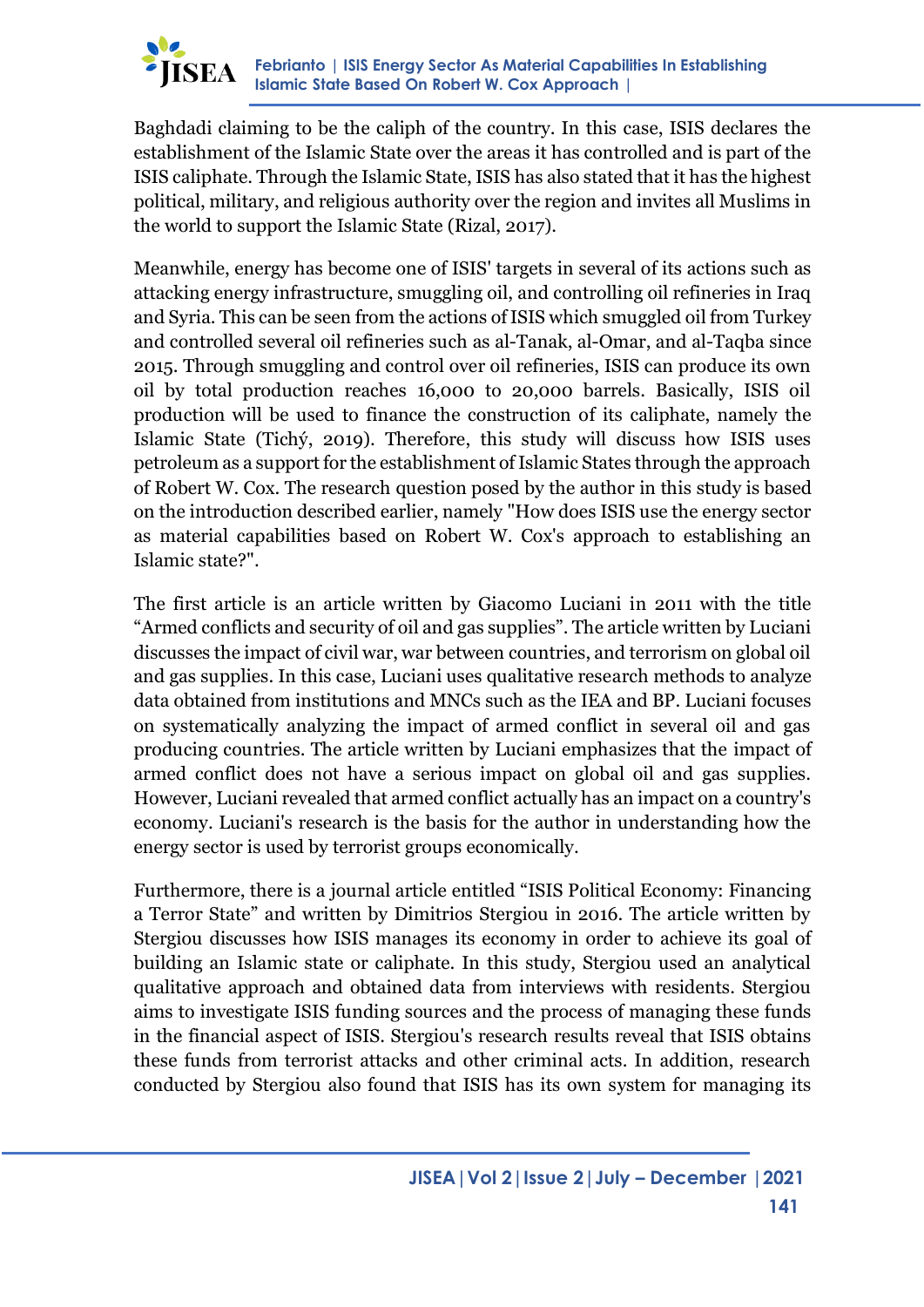

finances. In this case, the author confirms that there is no similarity between the research discussion and the discussion in Stergiou's research.

Third, there is a journal article written by Jamie Hansen-Lewis and Jacob N. Shapiro in 2015 entitled "Understanding the Daesh Economy". Hansen-Lewis and Shapiro in their journal articles discuss the analysis of ISIS economic opportunities in the long term with economic principles. In this case, both authors used qualitative research methods in their research and obtained data from official documents, interviews, and journal articles. Hansen-Lewis and Shapiro aim to show that economic principles apply equally under ISIS leadership. The results of Hansen-Lewis and Shapiro's research illustrate that ISIS does not have good economic opportunities in the long term. Even though it has applied economic principles, ISIS still has an area of power that is very vulnerable to conflict so that it is not economically stable. Through this journal article, the author gets an overview of the sources of ISIS income and emphasizes that there is no similarity in the discussion with this study.

The next literature review is a journal article entitled "The Unanticipated Threat of ISIS: Rise, Growth, and Stability" written by Wes Cooper. In his journal article, Wes Cooper examines how ISIS uses the financial aspect to support its organization and explains the development of ISIS. Journal articles written by Wes Cooper use qualitative research methods and rely on official documents and articles as data sources. Wes Cooper focuses on describing the development of ISIS by leveraging community and financial support. The result of Wes Cooper's research is that ISIS has succeeded in growing due to the disenfranchisement of rights in Iraq and Syria which has led to public support for ISIS. In addition, ISIS also began to finance the activities of its organization by obtaining funds from several ways such as selling petroleum, selling stolen goods, and extortion. Wes Cooper's research provides an understanding for the author of how ISIS can support its organization through the sale of petroleum.

The last literature review is an article written by George Kiourktsoglou and Alec Coutroubis in 2015 entitled "Isis export gateway to global crude oil markets". George Kiourktsoglou and Alec Coutroubis discuss the energy trade established by ISIS in their article. The two authors of the article used an explanatory qualitative method and used interviews, official documents, and journal articles as data sources. In their article, George Kiourktsoglou and Alec Coutroubis aim to identify the illicit trade carried out by ISIS. The results of the study show that ISIS has a strong petroleum supply chain to the global petroleum market. ISIS uses sea routes such as the Ceyhan Port in Turkey to carry out illicit trade with the global petroleum market. This research provides an overview for the author of ISIS's energy business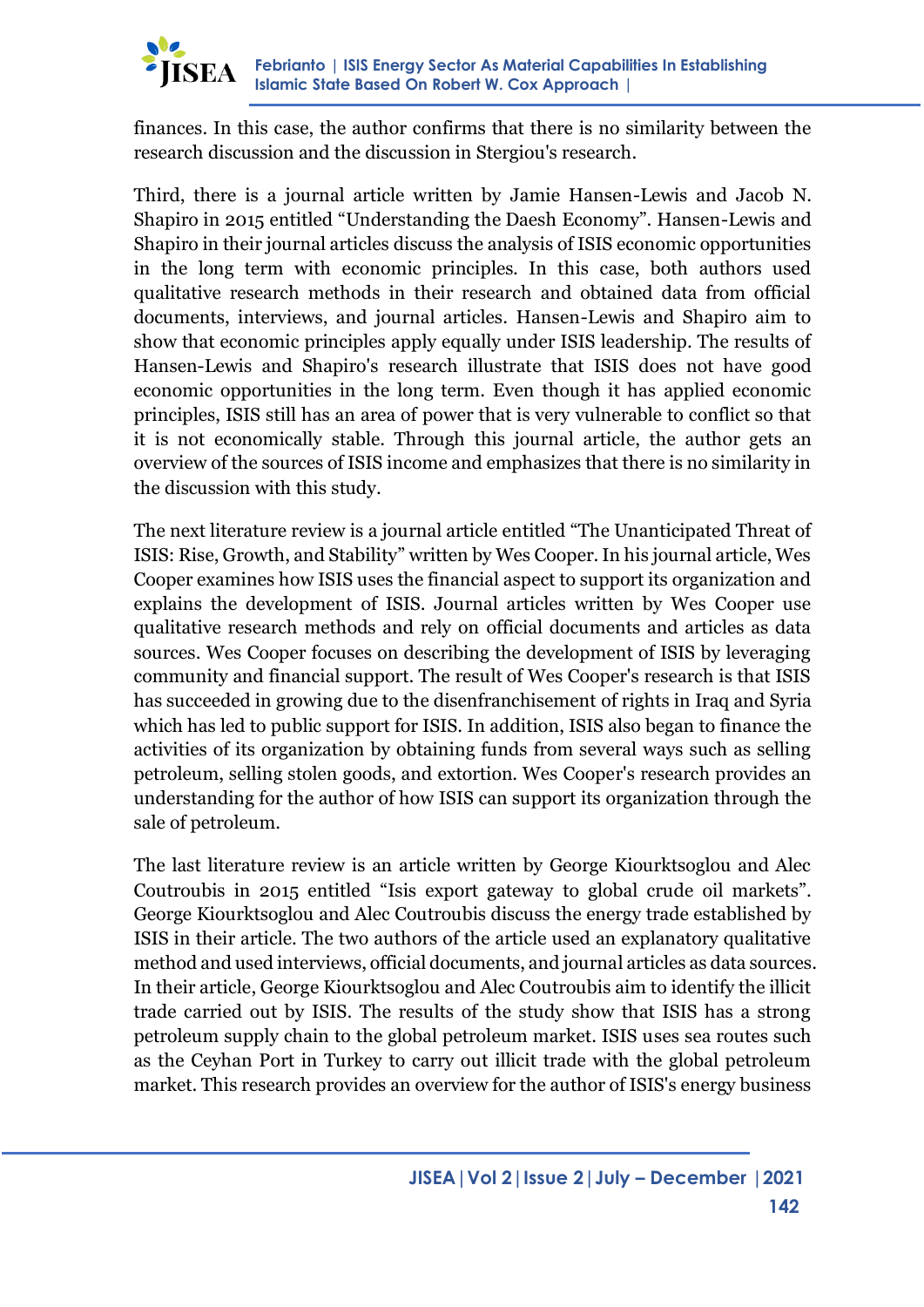

in making a profit and makes it clear that there is no similarity in the discussion with this study.

Antonio Gramsci was one of the philosophers from Italy during World War II whose thoughts on hegemony inspired Robert W. Cox. Through Gramsci's thinking, Robert W. Cox sees how a country seeks to protect its hegemony in the international order. By combining the thoughts of Classical Marxism, Robert W. Cox finally found a new approach to hegemony in a modern way. Robert W. Cox thinks that the world today no longer uses hard power as the main power owned by a country. At the time of World War II, the international order was marked by hegemonic countries that prioritized hard power as power. According to Robert W. Cox, at this time a country tends to use other ways to maintain its hegemony.

In this case, Robert W. Cox considered that a country seeks to maintain its hegemony in the international order through power that can be formed from several factors. The factors to form power for a country are having a strong ideology, having qualified material capabilities, and having an institution. These three factors can shape the power of a country and produce hegemony in the international order. In addition, these three factors must also be interconnected with each other in order to form the hegemony needed by a country. Therefore, Robert W. Cox formed a framework to describe these three factors in his new approach to modern hegemony.

## **METHODS**

In this study, the authors limit the discussion of the research so that the research conducted does not have a broad and undirected discussion. The author decides to limit the discussion of the research to the material capabilities aspect of ISIS in Robert W. Cox's approach. As stated in the research question not to look at other aspects of Robert W. Cox's approach. The author will also only focus on discussing the energy sector as an aspect of ISIS' material capabilities through the approach of Robert W. Cox. The objectives to be achieved in this study are to identify the energy sector used by ISIS to support its activities and objectives based on material capabilities in the Robert W. Cox approach. Meanwhile, there are research benefits to be obtained in this study, namely to find out how ISIS can use the energy sector to support its activities and goals based on material capabilities in Robert W. Cox's approach.

Through the approach of Robert W. Cox, ISIS has had both factors to form power in the international order as a step to create an Islamic state. First, ISIS has a thought that originated from the Islamic extremist movement, namely the Muslim Brotherhood in the 1920s with its anti-Western. In addition, ISIS also has a similar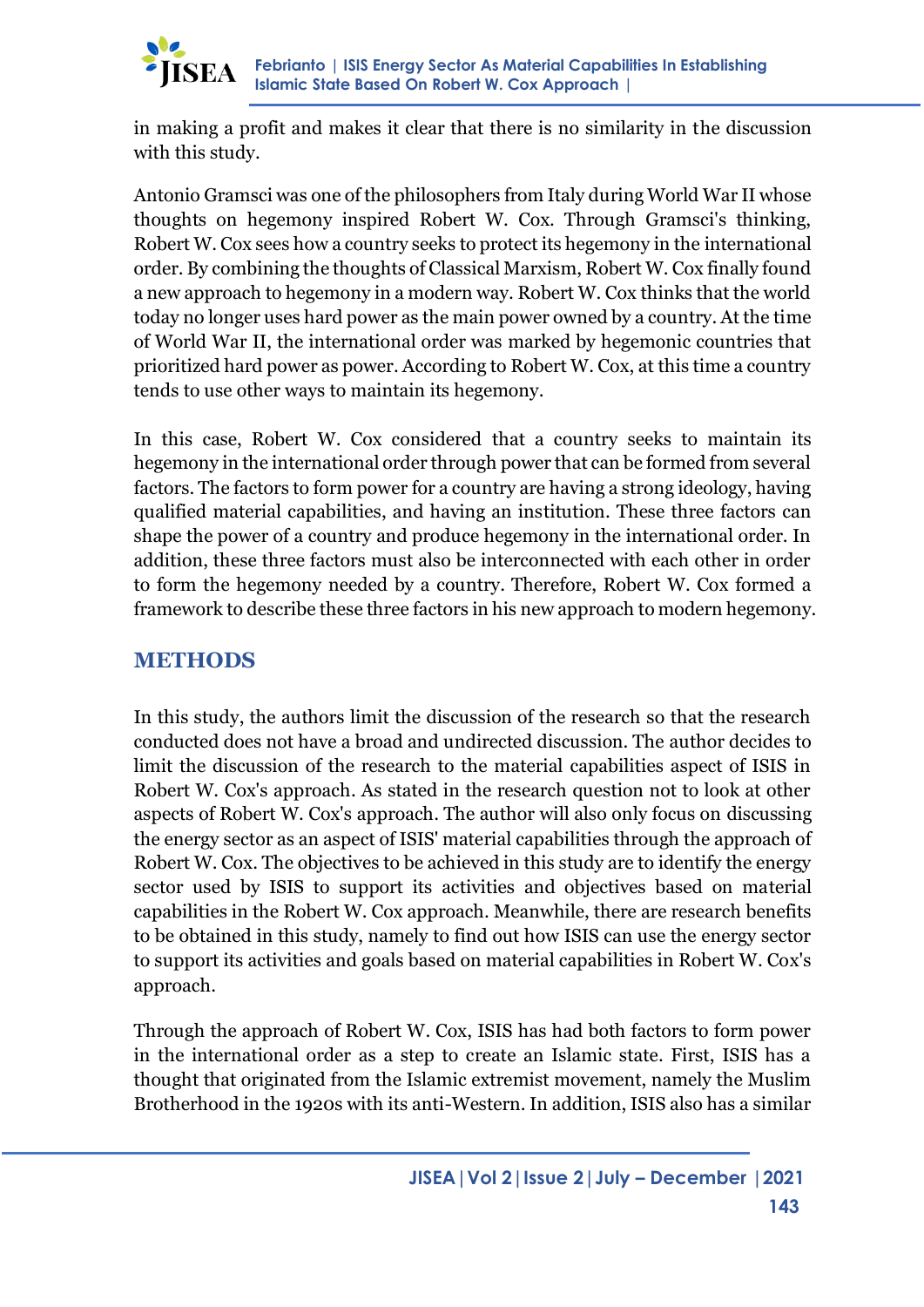

understanding to Marxism, namely dividing the two major groups in the world into fidels and infidels. Fidels are a group of Muslims who believe and pledge allegiance to ISIS while infidels are a group of people who do not believe or disbelieve. These two groups are the basis for ISIS to justify each of its actions and claim that ISIS has the right to destroy infidels (Tiara and Handayani, 2016). Although very radical, these thoughts are an ideology built by ISIS in order to realize its goals.

Second, material capabilities are the next supporting factor for ISIS to form power in realizing its ideals, namely establishing a caliphate. In this case, ISIS builds strength through various means such as imposing taxes (jizya) in its territory and selling oil to the government. Petroleum is one of the material capabilities possessed by ISIS by controlling several oil refineries within its territory. One example is the government of Bashar Al-Assad which is involved in buying petroleum products from ISIS (Speckhard and Yayla, 2016). The last factor is having an institution that can connect and run the two previous factors. Even though they already have mass media, namely the Dabiq propaganda magazine, until now ISIS has not had a clear institution in forming power.

## **DISCUSSION AND FINDINGS**

Since 2013, ISIS has been increasingly aggressive in expanding its territory in Iraq and Syria by controlling most of the area by its fighters. In 2014, ISIS declared the establishment of an Islamic state or caliphate which was in line with the group's goals. With a fairly large territory, ISIS must have strong financial sources to finance all the activities of its Islamic state. According to the US Department of Treasury, ISIS earned at least \$20 million USD in ransom from extortion. In addition, ISIS is also predicted to earn up to \$1 million USD per day from the sale of oil, which is ISIS' biggest income. The large amount of ISIS income has resulted in the group becoming 'independent' and able to develop an Islamic state (Cooper, n.d.). As explained in the approach of Robert W. Cox, the amount of ISIS income from the energy sector can be a material capability it has.

Since ISIS established an Islamic state, ISIS has gained control over several oil fields or refineries that previously belonged to the Syrian and Iraqi governments. In this case, ISIS has control over eight petroleum refineries namely al-Tanak, al-Omar, al-Tabqa, al-Kharata, al-Shoula, Deiro, al-Taim, and al-Rashid. Al-Tanak is the largest petroleum refinery controlled by ISIS and is capable of producing around 11,000- 12,000 barrels of oil per day. Through its control of petroleum refineries, ISIS is able to produce 30,000 to 40,000 barrels of oil per day at a price of around \$20- \$40 USD per barrel. In addition, ISIS also smuggles petroleum into neighboring countries in various ways to get more profit. Some of these ways can be done by ISIS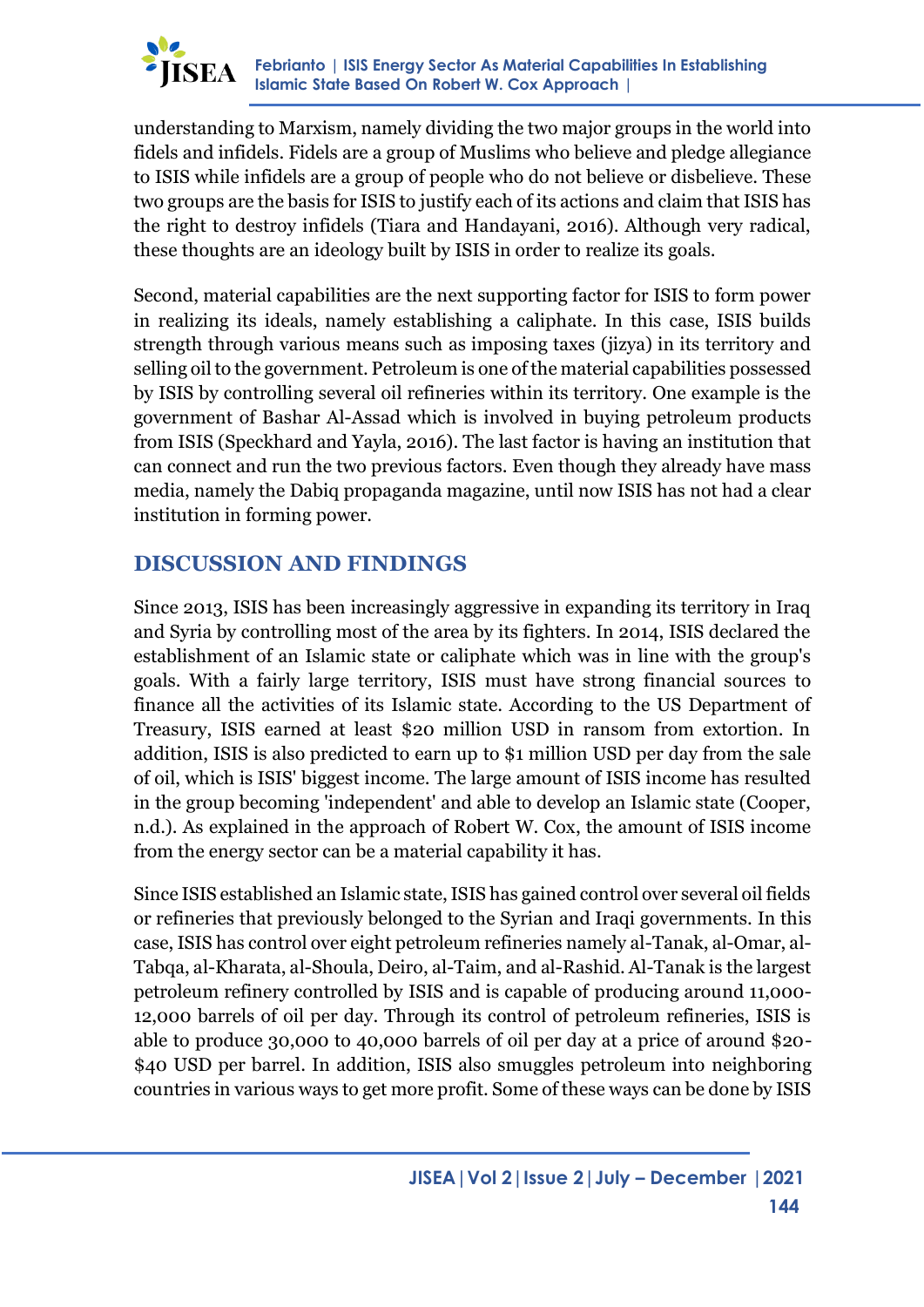

by using boats, pipes, walking, and riding horses or donkeys. To smuggle petroleum, ISIS tends to use jerry cans as storage containers so that it is easier for smugglers to carry (Solomon, Kwong, and Bernard, 2015).

Energy has become an important component in various terrorist attacks carried out by ISIS which are ISIS' interests in the energy sector. ISIS has three main focuses in its energy interests, namely increasing control of oil refineries in Iraq and Syria, increasing oil and gas production, and seizing new oil refineries. The three main focuses also have the goal of securing ISIS finances and weakening the economies of western countries. It can be concluded that natural resources are the main financial key for ISIS to maintain its power and Islamic state. In fact, the Shura or the organization's board has considered oil and natural gas as the main instruments in maintaining and expanding the Islamic state. Therefore, the energy sector is still directly controlled by the highest command even though al-Baghdadi has divided authority to his subordinates (Tichý, 2019).

The main goal of ISIS in regulating its energy sector is to maximize the full potential of energy reserves within its territory. To take advantage of the existing potential, ISIS seeks to build its own energy industry so that it gains stable profits in the long term. This vision emerged when ISIS began to occupy large areas in Iraq and Syria which had an impact on access to oil refineries and natural gas fields. As a result, ISIS controls oil and natural gas production by 60% in Syria and 10% in Iraq since 2014. In addition to oil, natural gas is also ISIS' main focus in the energy sector, which has a similar goal, namely to increase ISIS income. The terrorist group has control of several natural gas fields in Syria and Iraq which have reserves totaling 1,360 m3 cubic feet of natural gas per day. Through control over natural gas fields, ISIS was able to increase revenues from natural gas sales by up to \$489–\$979 million USD per year (Tichý, 2019).

From the energy sector, ISIS is able to create its own market to sell its oil and natural gas production in order to develop its Islamic state de jure. Turkey, Jordan, Iran, Iraqi Kurdistan, and even the Syrian government are foreign customers of ISIS' oil being smuggled across the border. One of ISIS' foreign customers, Iraq Kurdistan, paid half the international price for oil and \$1500 USD for its tankers. In this case, ISIS benefits from three ways, which include selling the oil it produces, assigning costs to intermediaries, and imposing taxes at every checkpoint controlled by ISIS. In addition, ISIS has also created its own domestic market in order to have a reliable source of finance. Through the domestic market, ISIS has another goal to create dependence on the people in its territory by providing cheap oil prices. In addition, ISIS also uses income from the energy sector to build ISIS military forces (Stergiou, 2016).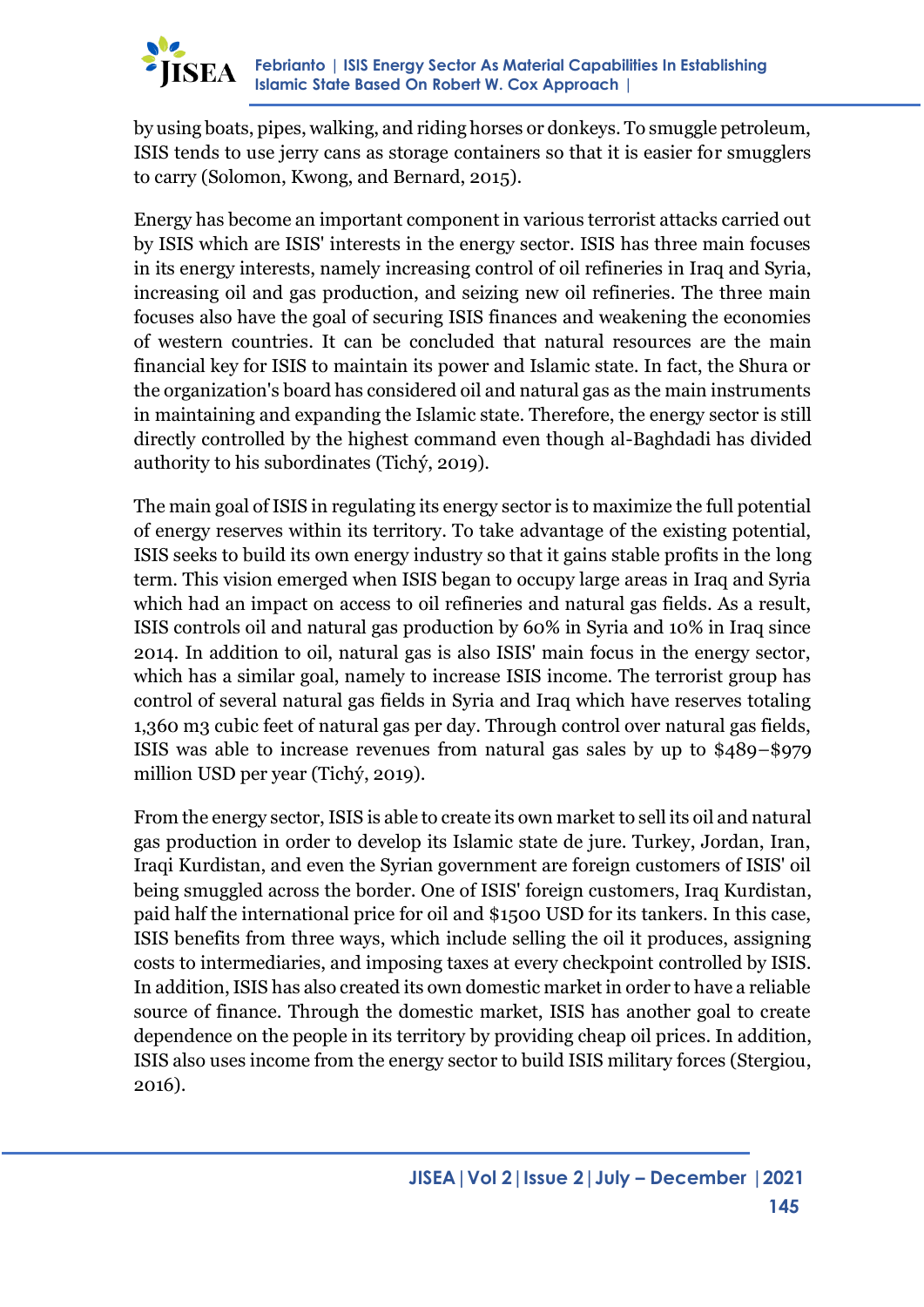

Through the approach of Robert W. Cox, ISIS has a very large material capacity from its income in the energy sector so that it can be used to create an Islamic state. This can also be reflected in the consideration of the organization's board which states that oil and natural gas are the main instruments to maintain an Islamic state. Not only that, ISIS is able to create its own market, both domestic and global, which is another source of income. With revenues of up to \$1 million USD per day, ISIS has the material capabilities to support the costs of building an Islamic state. In addition, ISIS sees how energy is the main key to building its military forces and seeks to utilize its energy reserves for its defense sector. The energy sector has made a very important contribution for ISIS to build its power and establish an Islamic state.

## **CONCLUSIONS**

Terrorism is an unconventional issue in international relations that has developed since the 2000s and has varied until now. ISIS is a terrorist group that uses various means to achieve the goal of realizing an Islamic state. The energy sector is one of ISIS' targets in its terror attacks which aim to gain control over a natural gas field or an oil refinery. Through the approach of Robert W. Cox, it can be said that the energy sector has become a material capability that can boost ISIS finances so that they are able to build an Islamic state. As has been explained, ISIS also uses the energy sector to provide a fleet of military troops so that they are able to build strength to defend the Islamic state. Therefore, ISIS is a terrorist group that has great material capabilities from the results of its oil and natural gas industry.

### **REFERENCES**

- Cooper, W. The Unanticipated Threat of ISIS: Rise, Growth, and Stability. *Towson University Journal of International Affairs*, 47-58.
- Hansen-Lewis, J., & Shapiro, J. N. (2015). Understanding the Daesh economy. *Perspectives on Terrorism*, *9*(4), 142-155.
- Luciani, G. (2011). Armed conflicts and security of oil and gas supplies. *CEPS Working Documents*. Retrieved from <https://www.jstor.org/stable/pdf/26297422.pdf>
- Rijal, N. K. (2017). Eksistensi dan Perkembangan ISIS: Dari Irak Hingga Indonesia. *Jurnal Ilmiah Hubungan Internasional*, *13*(1), 45-60. Retrieved from

[https://journal.unpar.ac.id/index.php/JurnalIlmiahHubunganInternasion](https://journal.unpar.ac.id/index.php/JurnalIlmiahHubunganInternasiona/article/view/2670) [a/article/view/2670](https://journal.unpar.ac.id/index.php/JurnalIlmiahHubunganInternasiona/article/view/2670)

Shelton, H. (1998). Joint tactics, techniques and procedures for antiterrorism. *Joint Pub*, 3-07. Retrieved from [https://fas.org/irp/doddir/dod/jp3\\_07\\_2.pdf](https://fas.org/irp/doddir/dod/jp3_07_2.pdf)